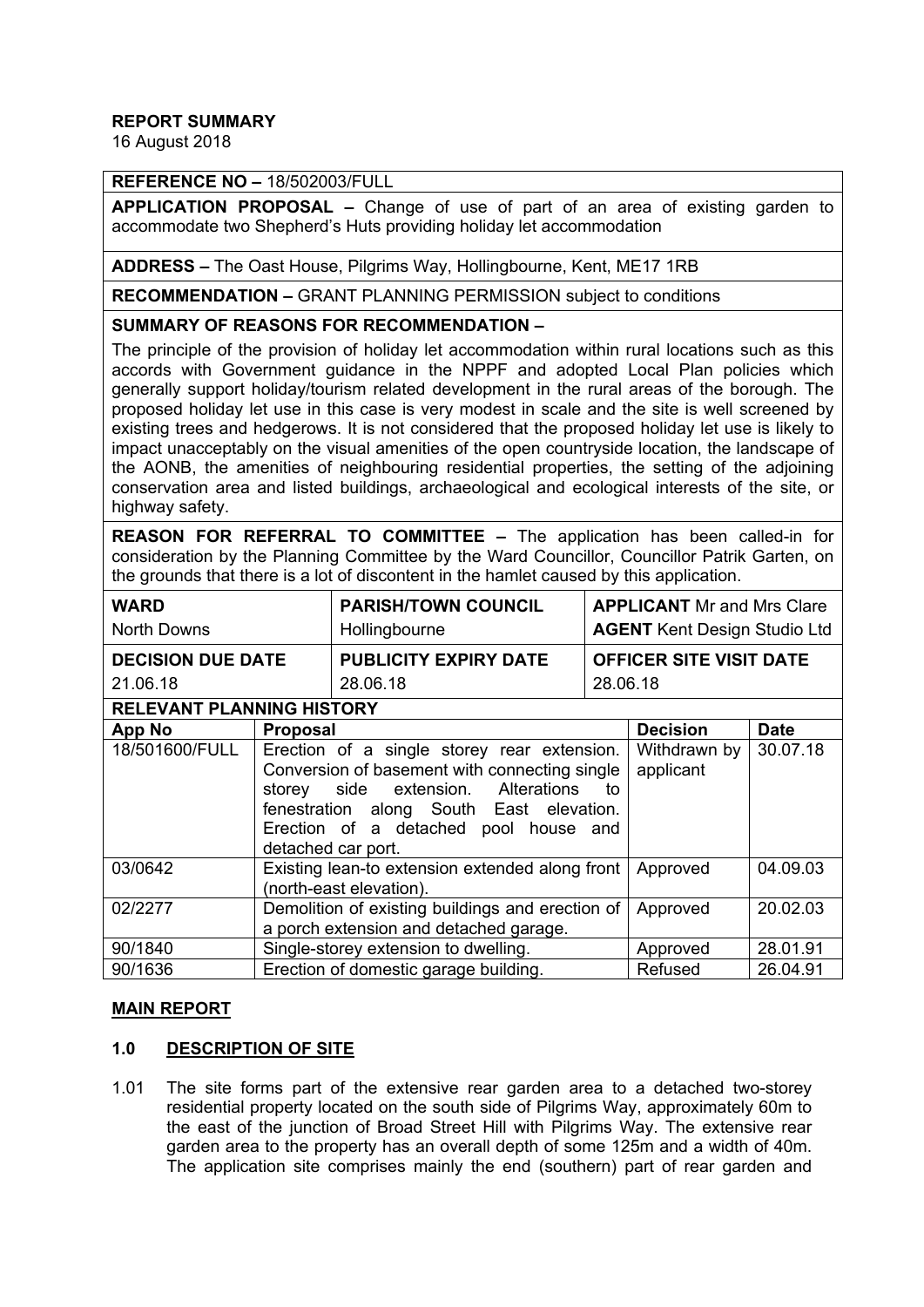measures 30m approx. in depth and 40m in width. The application site is adjoined by a tennis court enclosed by fencing within the remaining part of the rear garden area. A Public Footpath (KH132A) runs along the eastern boundary of the site and separates the site from the adjoining residential property to the east of the site at The Old House and its extensive rear garden area. Agricultural land adjoins the site to the south and partly to the west. Residential properties on Pilgrims Way adjoin the remaining (northern) part of the western boundary.

1.02 The site forms part of the open countryside of the Kent Downs Area of Outstanding Natural Beauty. The main dwelling and the northern part of the extensive rear garden area to the property are within the Hollingbourne/Broad Street Conservation Area but the main body of the application site is outside. The neighbouring residential properties at The Old House to the east and Pilgrims Cottages to the west are Grade II listed buildings. The site is within an area identified as being of potential archaeological interest.

### **2.0 PROPOSAL**

- 2.01 The application proposes the change of use of the end (southern) part of the extensive rear garden area to the residential property to accommodate the siting of two Shepherd Hut units providing holiday let accommodation. The proposed hut structures have a footprint of 11 sq. m, an eaves height of 2.6m approx., and a maximum height of 3.2m approx. Both huts comprise a kitchen, a toilet with shower, a dining area, and a fold down wall bed. The huts are sited either side of a man made pond at the southern end of the extensive rear garden and will be accessed via a pathway through the remaining rear garden area to the existing main dwelling adjacent to the western boundary. An existing detached double garage building accessed via a driveway to the western side of the existing main dwelling is to be used to provide guest parking for the proposed holiday let accommodation with the pathway access to the proposed holiday let huts continuing southwards beyond the garage.
- 2.02 The submitted Design, Access & Heritage Statement states that the two huts are to be clad with rural style materials. One hut is to comprise corrugated steel sheets (green walls with black roof) and the other is to be natural feather edge boarding with corrugated steel sheet roofing. Both huts will have timber joinery windows and doors. The submitted plan shows the planting of a new native species hedgerow between the proposed holiday let accommodation site and the remaining extensive garden area to the existing main dwelling.
- 2.03 In support of the application, the applicants have stated that they are catering for a maximum of 4 people only at any time, it is likely they will attract walkers and ramblers who can enjoy the many walks and attractions the North Downs has to offer, they will be supporting their guests stay by supplying electric bicycles and giving a personal concierge service to visit attractions such as Chapel Down Vineyard, Leeds Castle, local pubs and restaurants and other points of interest. The applicants further state that access and departure to the holiday let huts will be managed sensitively and within time specified periods.

### **3.0 POLICY AND OTHER CONSIDERATIONS**

Maidstone Local Plan 2017: Policies SS1, SP17, SP18, SP21, DM1, DM3, DM4, DM8, DM23, DM30, DM37, DM38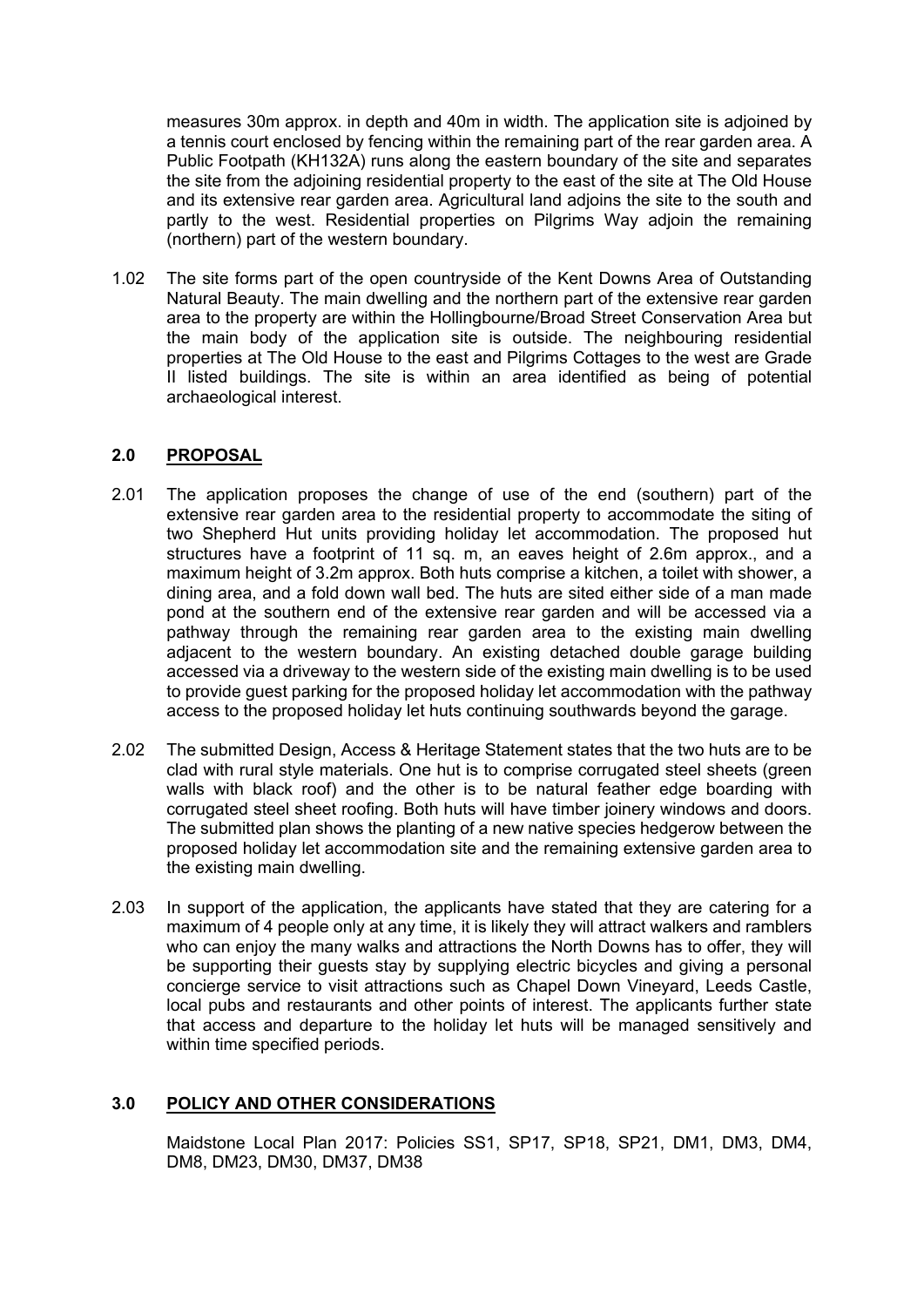National Planning Policy Framework (NPPF) 2018: Paragraphs 11, 47, 83, 84, 109, 130, 172, 175, 193, 194, 196 National Planning Practice Guidance (NPPG)

# **4.0 LOCAL REPRESENTATIONS**

- 4.01 **Local Residents**: Thirteen representations received from and on behalf of local residents raising the following (summarised) concerns/objections:
	- Introducing a commercial use into a residential curtilage is inappropriate.
	- A need for the holiday let accommodation in the area has not been demonstrated in the application.
	- There are alternative local facilities for holiday makers.
	- The proposals will set a precedent for similar development in the area which will change the character of the area.
	- The proposals will change Broad Street in a negative way.
	- The proposals will remove important garden space in an Area of Outstanding Natural Beauty.
	- The site could develop into a full blown holiday camp/camp site with all the associated holiday activity.
	- Guests are likely to be less considerate to neighbours than local residents.
	- Potential light intrusion and noise pollution will impact on neighbouring residents.
	- Property values in the Broad Street hamlet would be negatively affected.
	- The proposals will impact on the adjoining public footpath and change its character.
	- The provision of holiday let accommodation will increase traffic on Pilgrims Way.
	- Use of the shared driveway and the arrival and departure of additional vehicles to the property and additional parking requirements will have a detrimental impact on the quality of life of neighbouring residents.
	- A shared driveway used by residents would not support visitor parking.
	- Increased use of the shared driveway would impact on the neighbouring Grade II listed cottage.
	- Change of use of the garden land could have an adverse impact on the population of bats in the area.
	- Incorrect ownership certificates have been submitted with the application and the required notices were not served.
- 4.02 **Hollingbourne Parish Council:** The Parish Council do not wish to comment/object.

# **5.0 CONSULTATIONS**

*(Please note that summaries of consultation responses are set out below with the response discussed in more detail in the main report where considered necessary)*

- 5.01 **Environmental Health Officer:** No objections to the application.
- 5.02 **KCC Highways and Transportation:** Comment that the development proposal does not meet the criteria to warrant involvement from the Highway Authority in accordance with the current consultation protocol arrangements.
- 5.03 **KCC Archaeological Officer:** Comments that the application site lies within an area of archaeological potential relating to activity focussed along the routeway of the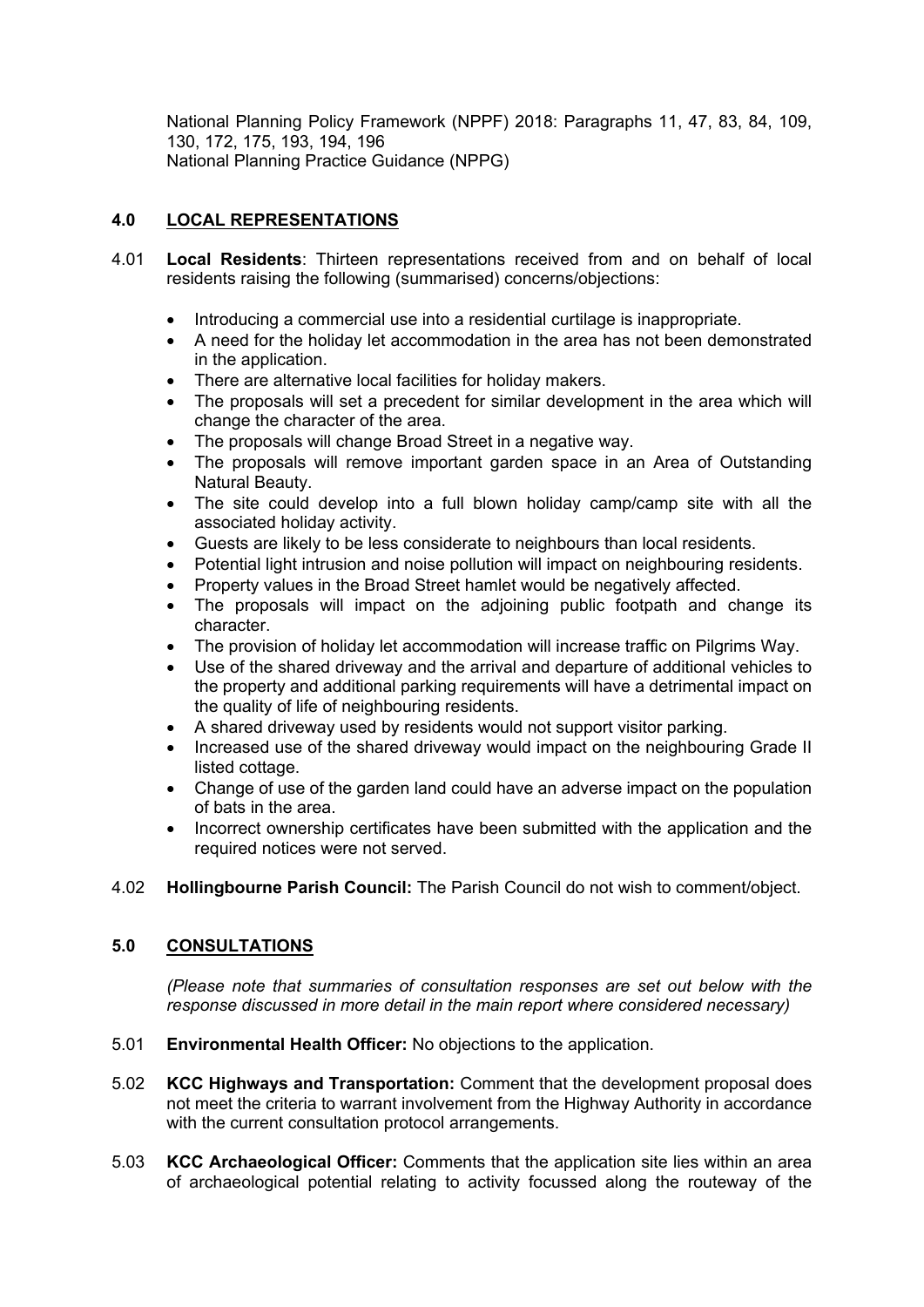Pilgrims Way and that Anglo-Saxon burials have been found in fields within the general area. Recommends a condition be attached to any grant of consent to secure the implementation of a watching brief to be undertaken by an approved archaeologist so that the excavation is observed and items of interest and finds are recorded.

5.04 **Kent Downs AONB Unit:** No objection raised to the application. Comment that they would wish to see the use of the huts controlled to ancillary accommodation/holiday lets only and the materials/colours as specified in the Design and Access Statement. Also request that conditions be attached ensuring the retention of existing vegetation along the southern boundary of the site to help filter views from the PROWs to the south and east and that external lighting is strictly controlled to help meet the objectives of the AONB Management Plan policy SD7 which seeks to retain and improve tranquillity in the AONB including the experience of dark skies at night.

## **6.0 APPRAISAL**

#### **Main Issues**

- 6.01 The key issues for consideration relate to:
	- The principle of holiday let accommodation in the open countryside location
	- Visual impact
	- Character and appearance
	- Residential amenity
	- Traffic and parking
	- Setting of the conservation area and listed buildings
	- Archaeological interests
	- Ecology

### **Principle of development**

- 6.02 Government guidance in the National Planning Policy Framework (NPPF) (2018) states (para. 83) that planning policies and decisions should enable the sustainable growth and expansion of all types of business in rural areas, both through conversion of existing buildings and well-designed new buildings. The guidance in paragraph 83 further states that planning policies should enable sustainable rural tourism and leisure developments which respect the character of the countryside.
- 6.03 The NPPF further states (para. 84) that planning policies and decisions should recognise that sites to meet local business and community needs in rural areas may have to be found adjacent to or beyond existing settlements, and in locations that are not well served by public transport. The NPPF states that in these circumstances it will be important to ensure that development is sensitive to its surroundings, does not have an unacceptable impact on local roads and exploits any opportunities to make a location more sustainable (for example by improving the scope for access on foot, by cycling or by public transport).
- 6.04 Policy SP21 of the adopted Maidstone Borough Local Plan is supportive of proposals for the expansion of existing economic development premises in the countryside, including tourism related development, provided the scale and impact of the development is appropriate for its countryside location.
- 6.05 Policy DM37 of the adopted Maidstone Borough Local Plan sets out circumstances where planning permission will be granted for the sustainable growth and expansion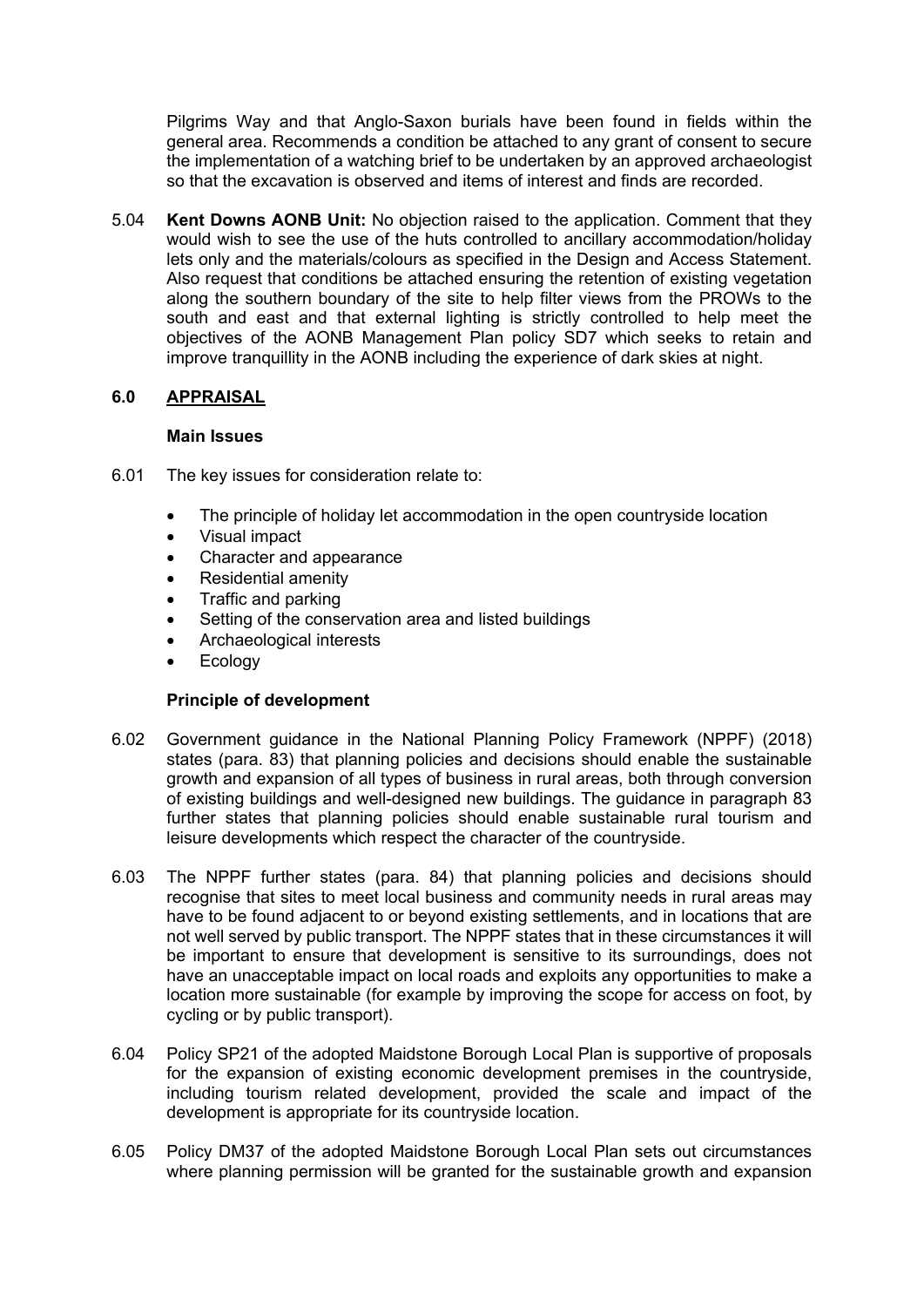of rural businesses in the rural area. These circumstances include where new buildings are small in scale, appropriate scale for the location and can be satisfactorily integrated into the local landscape; the proposal would not result in unacceptable traffic levels on nearby roads or a significant increase in use of an existing substandard access; and, the new development will not result in an unacceptable loss in the amenity of the area, particularly with regard to the impact on nearby properties and the appearance of the development from public roads.

- 6.06 Policy DM38 of the adopted Maidstone Borough Plan states that proposals for sites for the stationing of holiday caravans and/or holiday tents outside of the defined settlement boundaries will be permitted in certain circumstances. These include where the proposal would not result in an unacceptable loss in the amenity of the area, particularly with regard to the impact on nearby properties and the appearance of the development from public roads, and, the site would be unobtrusively located and well screened by existing or proposed vegetation and would be landscaped with indigenous species. The policy states that a holiday occupancy condition will be attached to any permission, preventing use of any unit as a permanent encampment.
- 6.07 As noted from the Government guidance in the NPPF and adopted Local Plan policies referred to above, holiday/tourism related development in the rural areas of the borough is generally supported by planning policy. In the case of the current proposals, the proposed holiday let use is modest in scale, both in terms of the number and size of the units and the number of guests that could be accommodated, and the site is well screened by existing trees and hedgerows along the rear garden boundaries. The location provides excellent walking opportunities for holiday makers and the applicant has indicated that electric bicycles will be available for guests and a personal concierge service will be provided to visit local attractions which will assist in making the location more sustainable in accordance with the guidance in the NPPF. In light of the above, the principle of the use of the rear garden site for holiday let accommodation is considered acceptable. The specific site considerations are assessed under the relevant headings below.

### **Visual impact**

6.08 The rear garden site is well screened by existing trees and hedgerows, both along the rear garden boundaries and generally within the main body of the garden. The proposed holiday let huts are very modest in size and height and in the locations proposed in the application the huts will have minimal visual impact in any views from outside the site, including views from the public footpath which runs along the eastern boundary of the rear garden. One of the proposed holiday let huts is already positioned on the site and is currently used by the applicant incidental to the occupation of the main dwelling. This existing hut is currently only glimpsed from certain points outside the site. The huts are considered appropriate for the rural location in terms of design and elevational treatment and whilst the current screening provided by existing trees and hedgerows will naturally reduce during the winter months, additional planting is proposed within the site as part of the current application, and it is not considered that the two modest sized huts will appear as visually intrusive in any views or will have an unacceptable harmful impact on the visual amenities of the locality.

#### **Character and appearance**

6.09 The site forms part of the open countryside of the Kent Downs Area of Outstanding Natural Beauty. Government guidance in the NPPF states (para. 172) that great weight should be given to conserving and enhancing landscape and scenic beauty in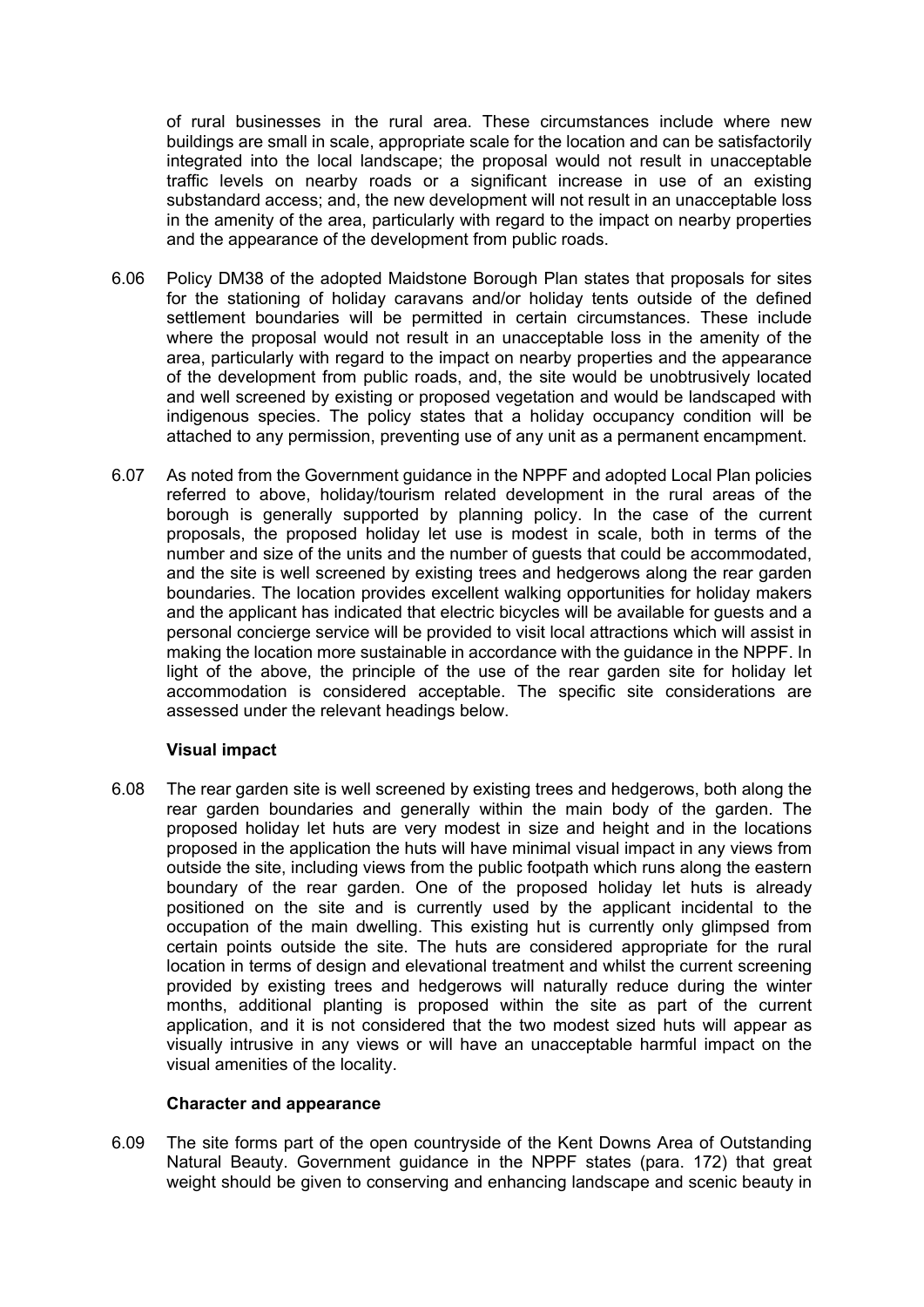National Parks, the Broads and Areas of Outstanding Natural Beauty, which have the highest status of protection in relation to these issues. The NPPF further states that planning policies and decisions should contribute to and enhance the natural and local environment by protecting and enhancing valued landscapes.

6.10 Given the modest scale of the proposed holiday let accommodation, the modest size and height of the proposed huts, and the screening provided by the existing trees and hedgerows along the site boundaries and within the site generally, it is not considered that the proposals will have a harmful impact on the character, appearance and openness of the landscape of the open countryside of the Kent Downs Area of Outstanding Natural Beauty. The submitted application has been considered by the Kent Downs AONB unit, the unit has confirmed that they have no objection to the proposal in relation to AONB impact.

### **Residential amenity**

- 6.11 The rear garden location for the proposed holiday let huts is some 85 95m from the backs of the neighbouring residential properties either side of the site at The Old House to the east and Pilgrims Cottages to the west. As a result of the separation distance and the screening provided by the existing trees and hedgerows, both along the rear garden boundaries and generally within the main body of the garden, and the additional planting proposed as part of the current application, the proposed holiday let huts are unlikely to impact in the outlook to the rear of the neighbouring residential properties. Given the modest scale of the holiday let use (the two huts cater for a maximum of 4 people only at any time) and the separation distance between the site and the neighbouring residential properties, the use of the site and level of activity within the site is unlikely to impact on the residential amenities of the neighbouring occupiers in terms of noise and disturbance.
- 6.12 The increased use of the shared access off Pilgrims Way adjacent to the western side of the main dwelling at The Oast House to provide access to the garage parking for the holiday let guests with the access continuing southwards as a pedestrian access to the holiday let hut accommodation is likely to have some impact on the neighbouring dwellings at Pilgrims Cottages to the west. However, given the modest scale of the development, any additional comings and goings to and from the site via the existing shared access are unlikely to be so significant as to result in unacceptable noise and disturbance to the neighbouring occupiers. Any modest increase in traffic along Pilgrims Way as a result of the proposals is unlikely to impact on residential amenity in the wider area.
- 6.13 The proposed holiday let accommodation is considered to provide prospective users with a good holiday environment.

### **Traffic and parking**

- 6.14 An existing detached double garage building accessed via an existing shared driveway to the western side of the main dwelling at The Oast House is to be used to provide guest parking for the proposed holiday let accommodation. There is pathway access to the proposed holiday let huts continuing southwards beyond the existing garage. The existing two bay garage is considered to provide adequate parking for the two 2-person maximum holiday let huts.
- 6.15 Separate off-road parking for the existing main dwelling at The Oast House is available immediately adjacent to the western side of the dwelling on the Pilgrims Way frontage.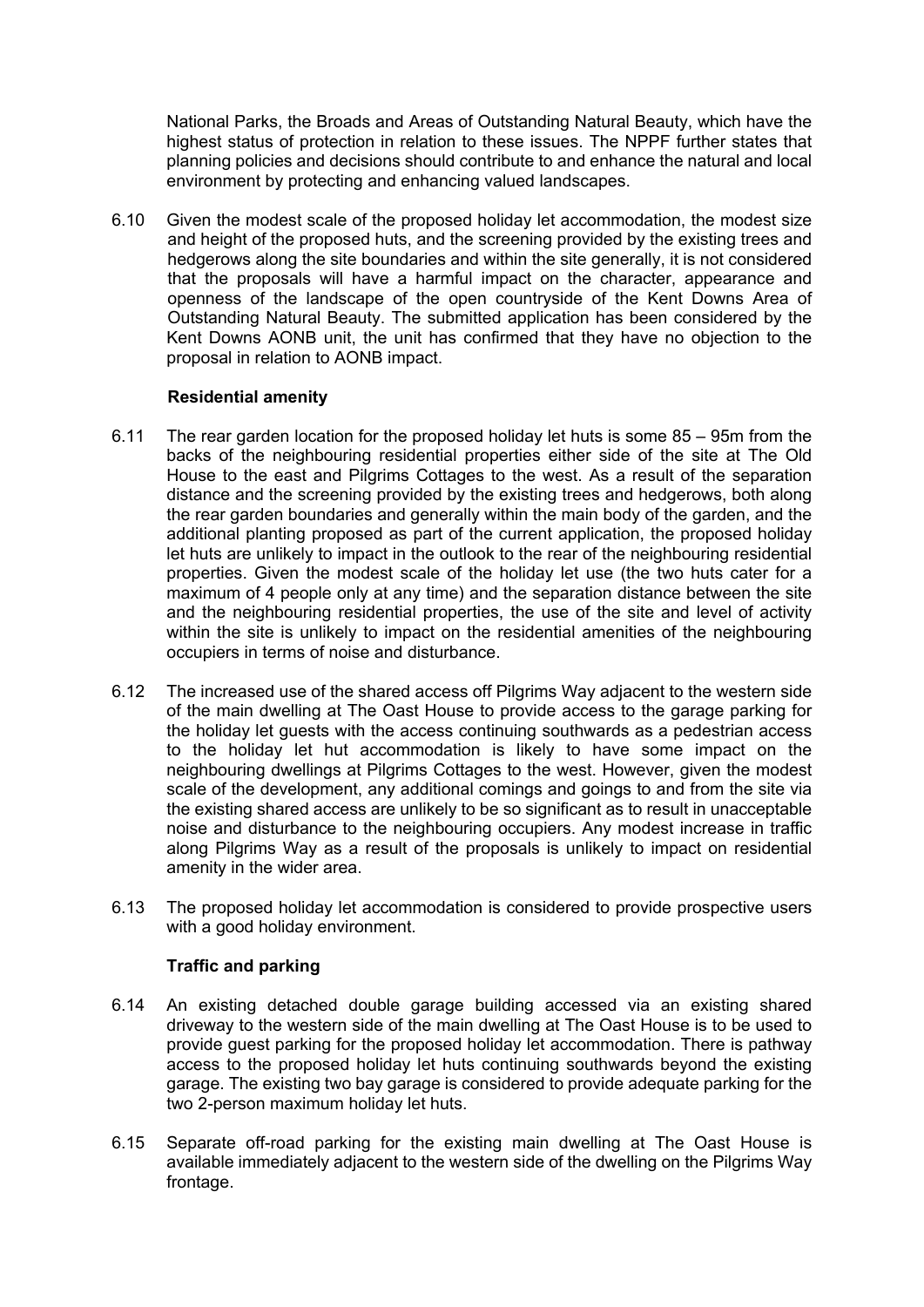- 6.16 The provision of the two holiday let huts is likely to result in a modest increase in vehicle movements to and from the site via the existing shared access to Pilgrims Way and a similar modest increase in vehicle movements along Pilgrims Way. The modest increases are not likely to raise any overriding highway safety issues in the locality.
- 6.17 The provision of the two holiday let huts is likely to result in a modest increase in vehicle movements to and from the site via the existing shared access to Pilgrims Way and a similar modest increase in vehicle movements along Pilgrims Way. The modest increases are not likely to raise any overriding highway safety issues in the locality.

### **Setting of conservation area and listed buildings**

- 6.18 The main dwelling at The Oast House and the northern part of the extensive rear garden area to the property are within the Hollingbourne/Broad Street Conservation Area but the main body of the application site is outside. The neighbouring residential properties on Pilgrims Way at The Old House to the east and Pilgrims Cottages to the west are Grade II listed buildings.
- 6.19 Given the modest size and scale of the proposed holiday let huts, the separation distance between the proposed huts and the conservation area boundary and neighbouring listed properties on Pilgrims Way to the north, and the screening provided by the existing trees and hedgerows between the proposed huts and the conservation area boundary and listed buildings, it is not considered that the proposed huts will have a harmful impact on the setting of the conservation area or the neighbouring Grade II listed buildings. It is not considered that the significance of the designated heritage assets (conservation area and listed buildings) will be harmed by the proposals.

### **Archaeological interests**

- 6.20 The application site lies within an area of archaeological potential relating to activity focussed along the routeway of the Pilgrims Way. Anglo-Saxon burials have been found in fields within the general area.
- 6.21 Whilst the stationing of the two holiday let huts on the site is unlikely to involve any groundworks of significance which could impact on any archaeological interests within the site, KCC's Archaeological Officer has recommended that a planning condition be attached to any grant of planning permission to secure the implementation of a watching brief to be undertaken by an approved archaeologist so that the excavation is observed and items of interest and finds are recorded. The condition recommended by KCC's Archaeological Officer can be imposed on any planning permission granted and will ensure any archaeological interests at the site are safeguarded.

# **Ecology**

6.22 The two holiday let huts proposed are to be sited within the end part of an extensive rear garden area to the residential property at The Oast House on Pilgrims Way. The garden area is well managed and maintained and incorporates a modest sized man made pond. The proposed huts are sited on existing managed grassed areas within the garden area, the existing man made pond is retained and no existing trees or hedgerows are removed as part of the proposals. External lighting to the proposed holiday let huts and within the site generally could impact on any ecological interests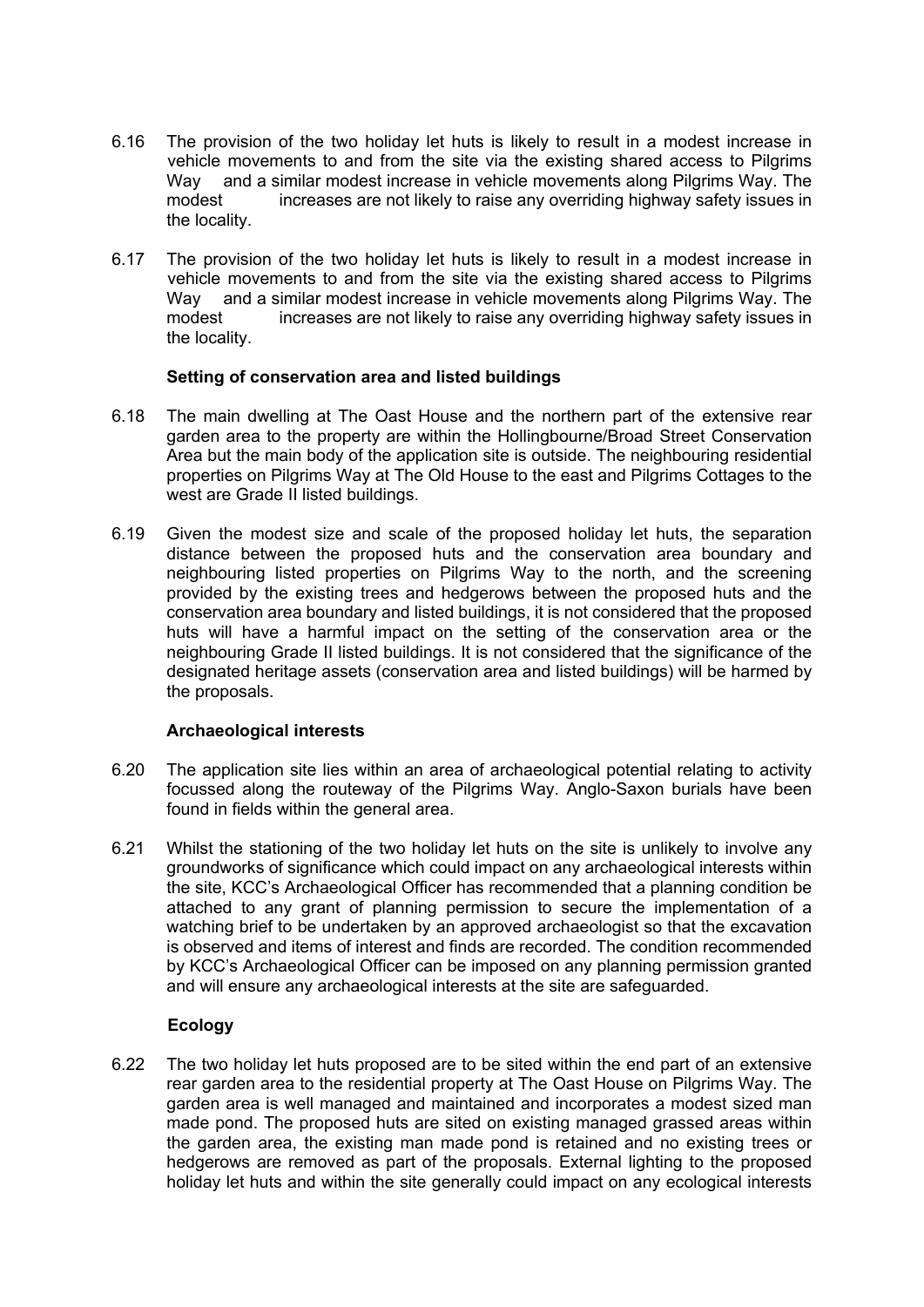at the site and a condition is recommended to be imposed on any grant of planning permission to secure the submission of details of external lighting for consideration and approval.

#### **Other Matters**

6.23 One of the issues raised on behalf of local residents with regards to the application relates to the incorrect ownership certificate having been submitted with the application and the required notices not being served on the relevant owners as part of the planning application process. This matter has been resolved.

## **7.0 CONCLUSION**

- 7.01 Government guidance in the NPPF and adopted Local Plan policies are generally supportive of holiday/tourism related development in the rural areas of the borough. In the case of the current proposals, the proposed holiday let use is modest in scale, both in terms of the number and size of the units and the number of guests that could be accommodated, and the site is well screened by existing trees and hedgerows along the rear garden boundaries and within the rear garden site generally. The proposals will not have a harmful visual impact in the area. The character, appearance and landscape of the Kent Downs Area of Outstanding Natural Beauty are similarly not harmed as a result of the proposed use of the site for the siting of the two holiday let huts. The settings of the adjoining Hollingbourne/Broad Street Conservation Area and the neighbouring listed buildings on Pilgrims Way are preserved in the proposals.
- 7.02 Given the modest scale of the holiday let use and the separation distance and existing tree and hedgerow screening between the site and the neighbouring residential properties, the use of the site and level of activity within the site is unlikely to impact unacceptably on the residential amenities of the neighbouring occupiers in terms of noise and disturbance, including that generated by vehicle movements on the existing shared access. The modest increases in the use of the existing shared access and vehicle movements along Pilgrims Way are not likely to raise any overriding environmental or highway safety issues in the locality.
- 7.03 The application does not raise any overriding issues of conflict with the relevant Government guidance in the NPPF (2018) or the policies in the adopted Maidstone Borough Local Plan (2017). The grant of planning permission is recommended subject to the conditions set out below.

### **8.0 RECOMMENDATION**

- 8.01 GRANT planning permission subject to the following conditions:
- (1) The development hereby permitted shall be begun before the expiration of three years from the date of this permission;

Reason: In accordance with the provisions of Section 91 of the Town and Country Planning Act 1990 as amended by Section 51 of the Planning and Compulsory Purchase Act 2004.

(2) The development hereby permitted shall be carried out in accordance with the following approved plans/document unless otherwise agreed in writing by the Local Planning Authority: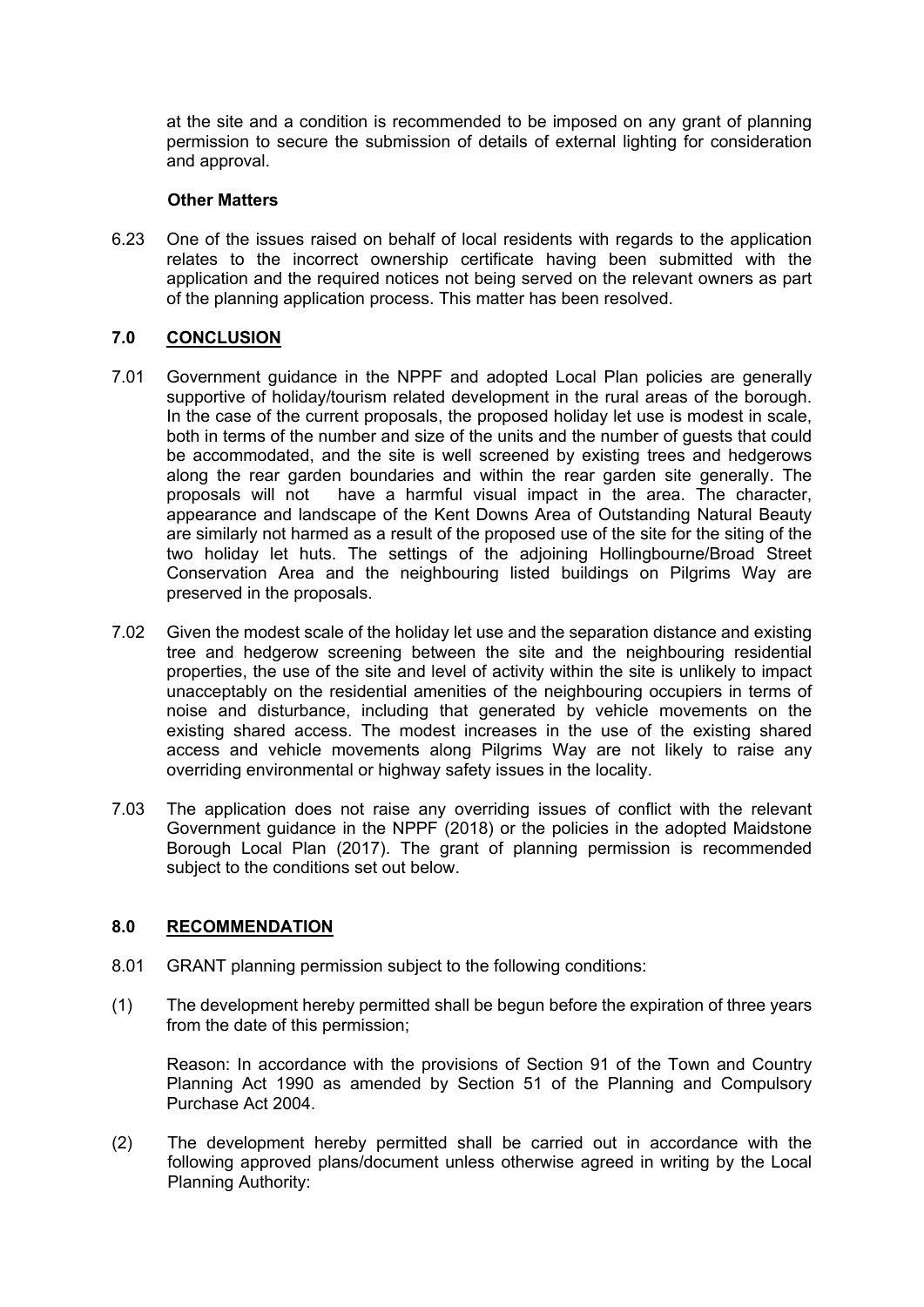Drawing numbers 1767 21, Blackdown Shepherd Huts Drawing No. 001 Sheets 1 of 4 and 2 of 4, Design, Access & Heritage Statement;

Reason: To ensure the quality of the development is maintained and to prevent harm to the residential amenity of neighbouring occupiers.

- (3) The materials to be used in the construction of the external surfaces of the shepherd hut structures hereby permitted shall be as stated within the submitted Design,
- Access & Heritage Statement unless otherwise agreed in writing by the Local Planning Authority;

Reason: To ensure a satisfactory appearance to the development in the interests of visual amenity.

(4) Before the holiday let units hereby permitted are first occupied, a detailed landscaping scheme for the site comprising native species planting, including details of the new hedgerow to the northern boundary of the site and the enhancement of the existing planting to the southern and eastern boundaries, shall have been submitted to and approved in writing by the Local Planning Authority. A plan for the long term maintenance of the landscaping scheme shall also be included in the details submitted. The approved landscaping scheme shall be implemented by the end of the first planting season following the first occupation of the holiday let units.

Any trees or plants which within a period of five years from the implementation of the approved landscaping scheme die, are removed or become seriously damaged or diseased shall be replaced in the next planting season with others of similar size and species, unless the Local Planning Authority gives written consent to any variation;

Reason: In the interests of the visual amenities of the area and the setting of the completed development.

(5) Prior to the holiday let units hereby permitted being stationed on the site, details of the surfacing materials to be used in construction of all new hardsurfacing within the site, including the new footpaths shown on the approved plan (Drawing No. 1767 21), shall have been submitted to and approved in writing by the Local Planning Authority. The new hardsurfacing shall comprise permeable material. The new hardsurfacing shall be carried out in accordance with the approved details before the first occupation of the holiday let units;

Reason: In the interests of the visual amenities of the area and the setting of the completed development.

(6) The two holiday let units hereby permitted shall only be used as holiday accommodation;

Reason: To prevent permanent residential development in the open countryside in the interests of sustainable development.

- (7) The two holiday let units hereby permitted shall only be occupied continuously by any persons for a period not in excess of 28 days and not for more than 112 days in total
- in any calendar year. A written record of all lettings shall be kept and made available for inspection by the Local Planning Authority at their reasonable request;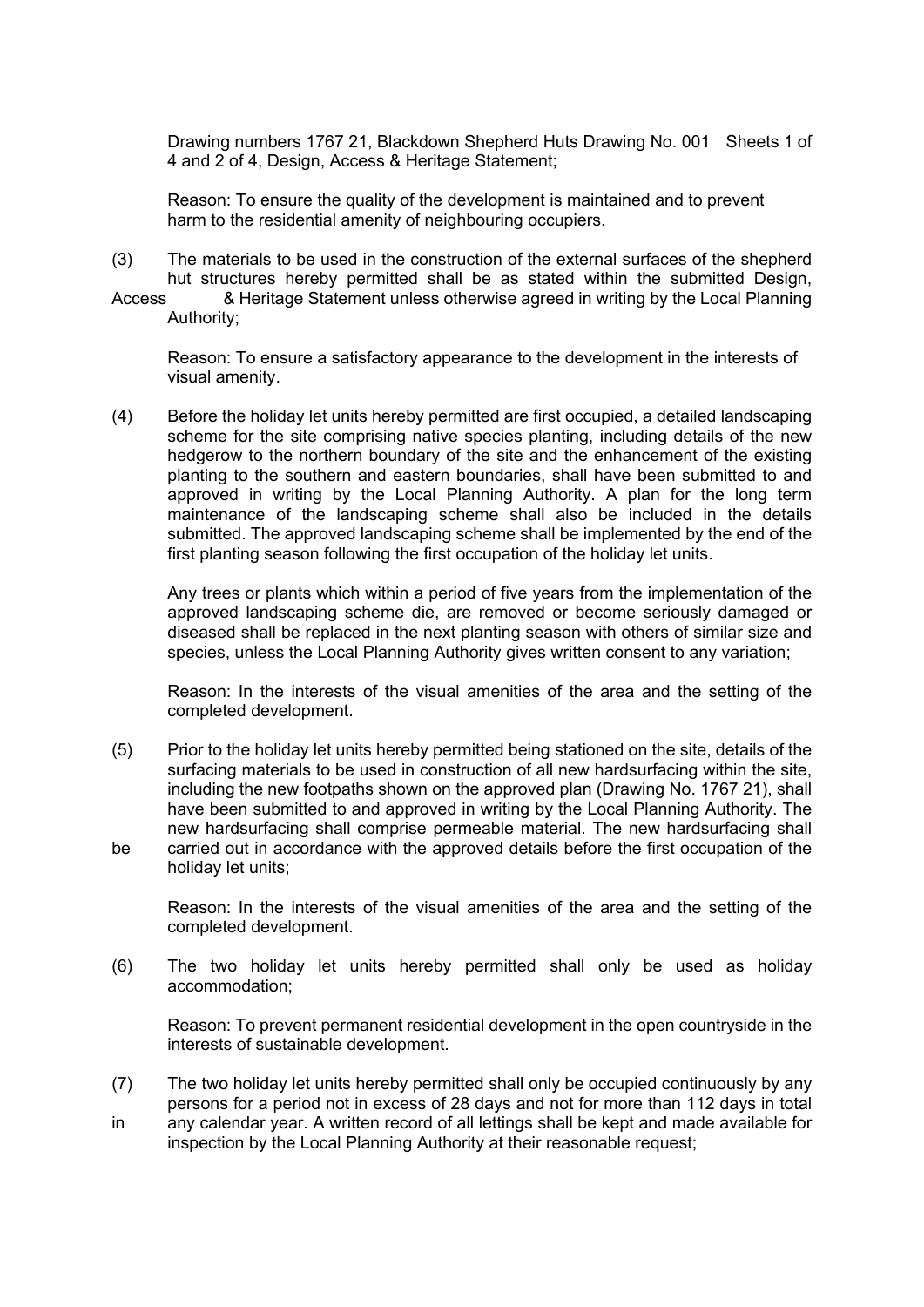Reason: To prevent permanent residential development in the open countryside in the interests of sustainable development.

(8) The holiday use of the site hereby permitted shall be restricted to the two holiday let units shown on the approved plan (Drawing No. 1767 21) only;

Reason: In the interests of the amenities of the occupiers of neighbouring residential properties and the locality.

- (9) Notwithstanding the provisions of the Town and Country Planning (General Permitted Development) (England) Order 2015 (as amended) (or any order revoking and/or re-enacting that order with or without modification), no further development, other than that shown on the approved plan (Drawing No. 1767 21), shall take place within the
- site without the prior written approval of the Local Planning Authority;

Reason: In the interests of the amenities of the occupiers of neighbouring residential properties, visual amenity and the character and appearance of the open countryside location.

- (10) The guest parking shown on the approved plan (Drawing No. 1767 21) shall be provided and maintained available for use for parking purposes by the users of the two holiday let units hereby permitted. No development, whether permitted by the Town and Country Planning (General Permitted Development) (England) Order 2015 (as amended) (or any order revoking and/or re-enacting that order with or without modification), shall be carried out within the guest parking area or in such a position as to preclude vehicular access to the guest parking. The holiday let units shall not be
- occupied without the allocated guest parking being available;

Reason: Development without adequate parking provision is likely to lead to parking inconvenient to neighbouring residents and other road users and in the interests of local amenity and road safety.

(11) No external lighting shall be installed to the holiday let units or within the site without full details of the lighting having been first submitted to and approved in writing by the Local Planning Authority. The external lighting shall be installed in accordance with the details approved and shall be retained and maintained as such thereafter;

Reason: In order to safeguard the night-time rural environment, the ecological interests of the site, and residential and local amenity generally.

(12) No development shall take place until the applicant, or their agents or successors in title, has secured the implementation of a watching brief to be undertaken by an archaeologist approved by the Local Planning Authority so that the excavation is observed, and items of interest and finds are recorded. The watching brief shall be in accordance with a written programme and specification, which has been submitted to and approved in writing by the Local Planning Authority;

Reason: To ensure that features of archaeological interest are properly examined and recorded in accordance with Government guidance in the NPPF (2018).

(13) Prior to the commencement of the development hereby approved, full details of a scheme of foul and surface water drainage for the site shall be submitted to and approved in writing by the Local Planning Authority. The approved scheme shall be implemented in strict accordance with the details approved prior to the first occupation of the holiday let units hereby permitted;